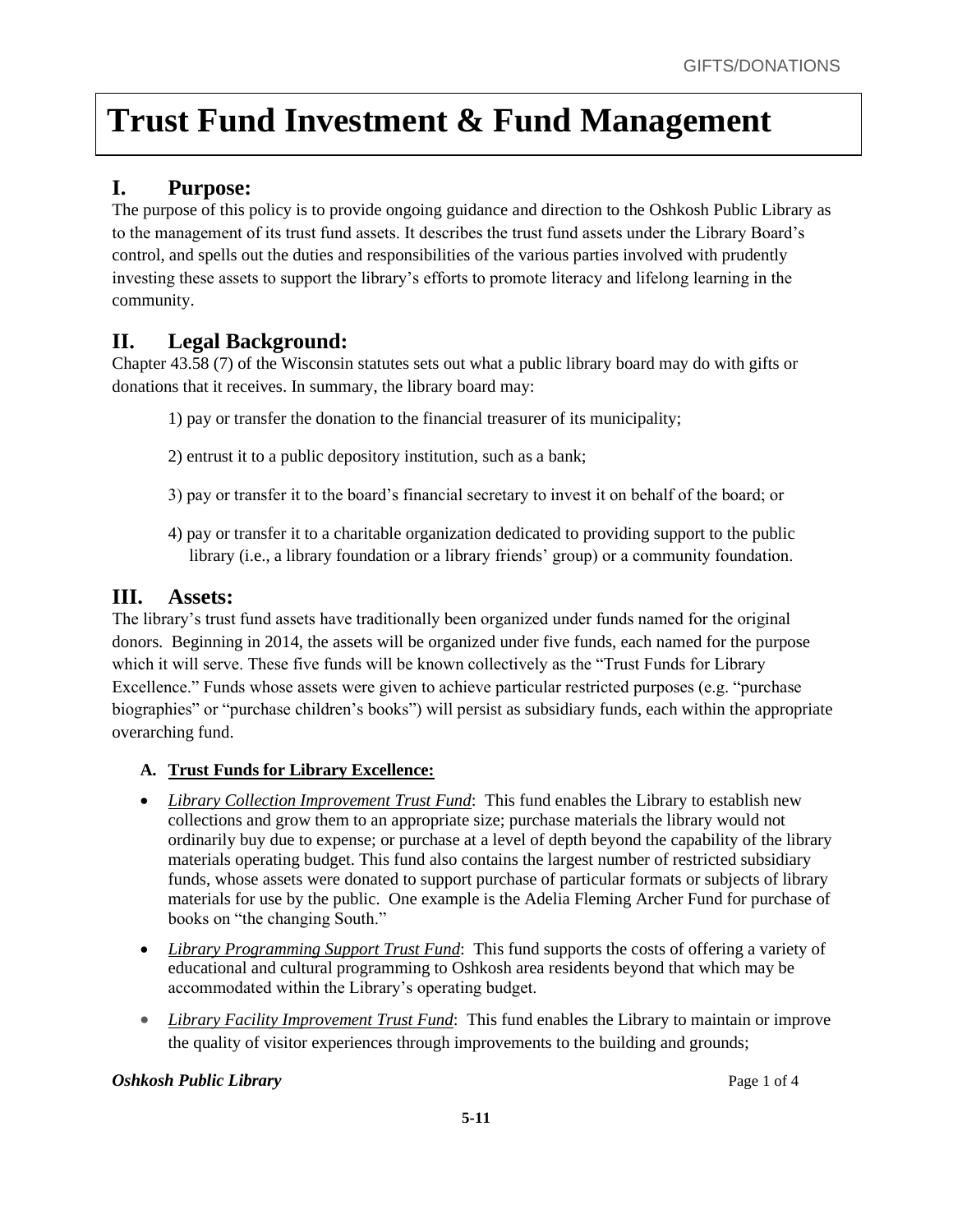- and through the acquisition of new furniture or equipment, the cost of which is beyond the capability of the operating budget.
- *Library Technology Trust Fund*: This fund enables the Library to acquire and implement technologies that may support its mission, but which may be unaffordable within the scope of the operating budget.
- *Library Development and Support Trust Fund*: This fund will provide support to a variety of activities that strengthen the library's capacity to provide excellent library services to Oshkosh area residents. For example, this fund may support specific projects called for in the library's strategic plan; staff training and continuing education; or costs associated with fundraising and donor development.

#### **B. Special use funds**

- *Oshkosh Public Library Memorial Fund*: This fund is used as a recipient and pass-through account for assets received from customers for lost library materials as well as for grants, memorial donations and other small monetary gifts.
- *Levy Relief Funds*: Traditionally, the earnings from investment of the assets of three trust funds have been used to supplement library operating revenue and, thus, reduce the amount of levy support required of the City of Oshkosh. These three funds are: 1) the Leander Choate Trust; 2) the Abby S. Harris Trust; and 3) the George Hilton Library & Museum Trust.
- *John Hicks Memorial Trust*: Fund originated by the bequest of the owner and publisher of the *Oshkosh Northwestern* newspaper. Assets support 1) "The purchase and erection of statues, busts and monuments in the parks and streets of the City of Oshkosh, and the repair of such as are now in existence or may hereafter be erected"; and 2) "The purchase of books, pictures, maps, drawings and works of art to be placed in the High School and ward schools for the city of Oshkosh."

#### **IV. Duties and Responsibilities:**

#### **A. Library Board of Trustees**

The Oshkosh Public Library Board of Trustees reviews and approves this policy. The President, with the approval of the full board, appoints the members of the board's Finance Committee. The board ensures that all assets covered by this policy are invested prudently and authorizes expenditures that are consistent with the purposes of each fund.

#### **B. Library Director**

- Serves as liaison among all individuals, groups and entities involved with the investment or management of the library's trust fund assets;
- Serves as Secretary of the Investment Committee; organizes meetings of the committee and communicate proceedings and recommendations to the full Library Board;
- Ensures that required reports are communicated to the Investment Committee, the Library Board and the City of Oshkosh in a timely manner; and

*Oshkosh Public Library* Page 2 of 4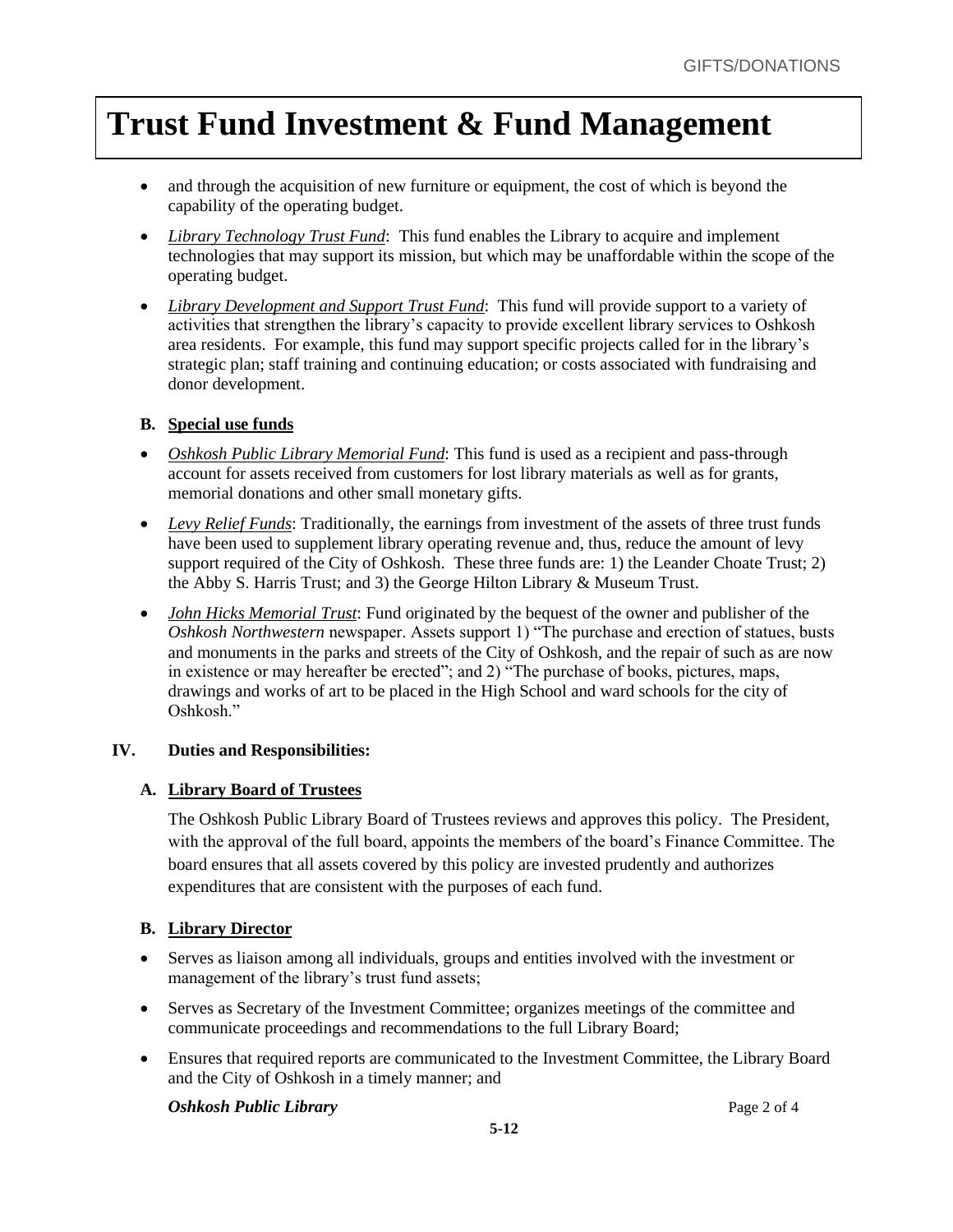• Formulates trust fund expenditure proposals. Trust fund expenditure proposals will be reviewed by the Library Board Finance Committee and its recommendations forwarded to the full Library Board.

#### **C. Investment Committee**

- Comprised of the Library Director and the members of the Library Board Finance Committee.
- Annually reviews this policy and recommends changes to the Library Board;
- Adheres to criteria of prudence and due diligence in formulating its recommendations to the Library Board for the investment or disposition of any gift, donation or bequest received by the Library;
- Provides guidance to the Library Board on the selection of the Investment Manager and the Custodian;
- Reviews investment and custodial reports;
- Monitors the performance of the Investment Manager;
- Communicates key information from investment and custodial reports to the full Library Board on a regular basis; and
- Avoids any conflict of interest with investment transactions.

#### **D. Investment Manager**

- Manages assets according to parameters outlined in this policy, Investment Advisory Contracts, and Addenda;
- Uses reasonable skill, prudence and due diligence in making investment decisions;
- Acts under discretionary investment authority with respect to buying, selling, and managing assets for which the Investment Manager has been given written authority;
- Communicates to the Investment Committee any substantial changes in the account valuation, all significant changes pertaining to the investment styles being utilized, or any significant firm changes, i.e. changes in firm ownership, organizational structure, and professional staff;
- Provides to the Investment Committee via the Library Director written statements showing account balances and investment performance on a quarterly and annual summary basis; and
- Conducts an on-site annual review with the Investment Committee within three months following the end of the Library's fiscal year.